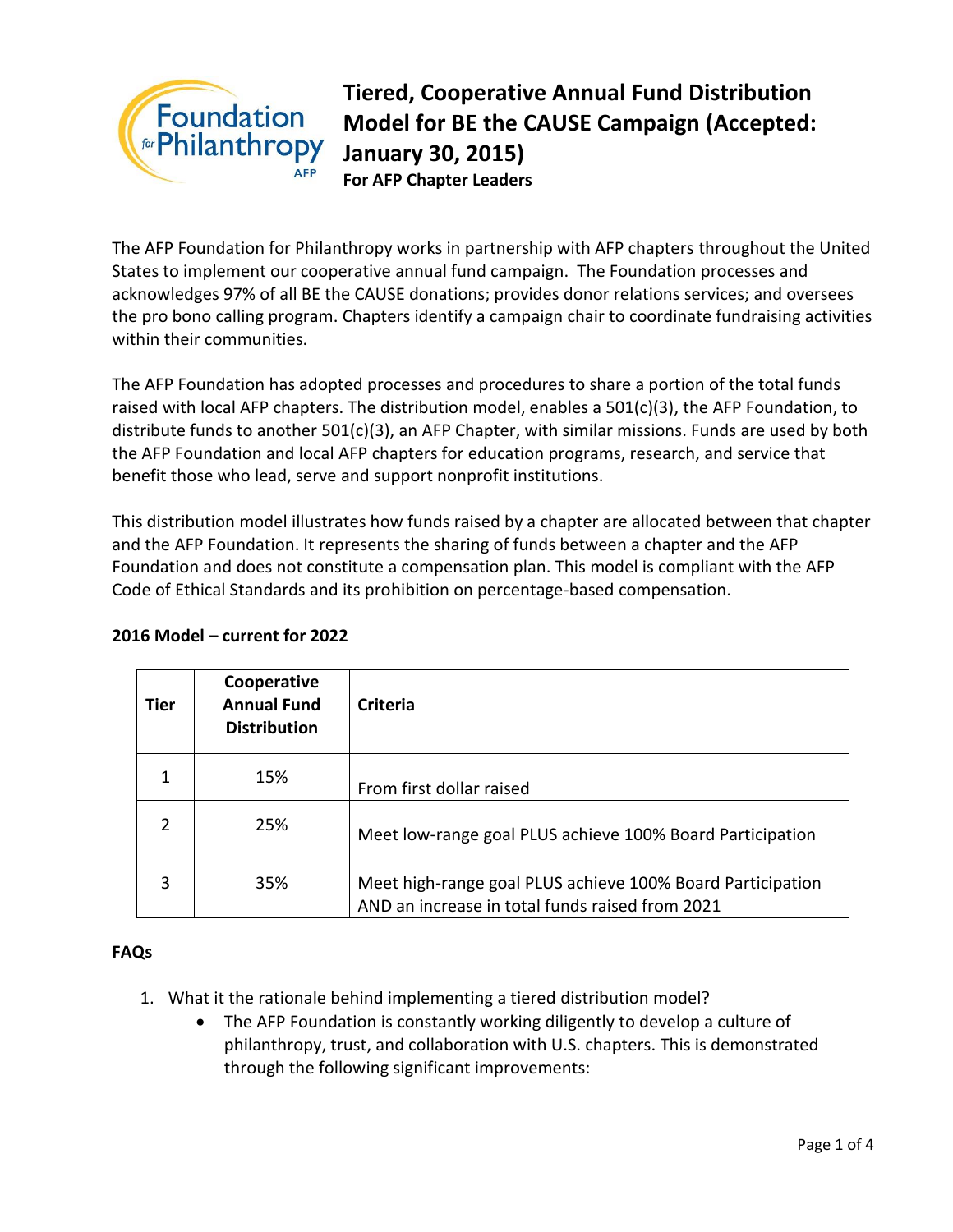- $\circ$  The goal-setting process now features a campaign data spreadsheet including prior year results by giving level as well as a gift table for low- and high-range goals;
- $\circ$  Campaign materials articulate the case for support by providing transparency and addressing common prospect/donor questions;
- $\circ$  BE the CAUSE, provides chapters with a comprehensive toolkit and various resources to easily implement this cooperative campaign; and
- o The campaign data and toolkit enable the Foundation and chapters to employ best fundraising practice.
- 2. How are the low- and high-range goals set?
	- Proposed low- and high-range goals will be prepared by the AFP Foundation based on your chapter's performance from the previous year and presented to each chapter for board discussion, modification, and acceptance in the form of a campaign data spreadsheet.
	- Your chapter can call the Foundation to discuss these goals; our aim is not to impose a goal but to suggest one for your chapter consideration.
- 3. Can you explain the different tiers?

There are three tiers in this distribution model. Our hope is that you and your chapter will be motivated to increase your combined support of the BE the CAUSE campaign while at the same time increasing the distribution amount that will directly come back to your chapter. You can do this by striving toward a tier that's right for your chapter's capabilities.

- Tier 1: Receive 15% of your total donations received:
	- $\circ$  Your chapter will automatically receive 15% of the total donations received, less than your low-range goal.
	- o Example: If your low-range goal is \$3,000 and you raise \$2,000 your chapter will receive \$300.
- Tier 2: Receive 25% of your total donations received, provided you accomplish the following:
	- o Meet or exceed low-range goal PLUS achieve 100% Board Participation.
		- Example: If your low range goal is \$3,000 and you raise \$3,200 plus achieve 100% Board Participation, your chapter will receive \$800.
	- o What happens if our chapter does not meet the goal and/or does not achieve 100% Board Participation?
		- Your chapter will receive 15% of the total dollars raised.
- Tier 3: Receive 35% of your total receipts, provided you accomplish the following:
	- o Meet or exceed high-range goal PLUS achieve 100 percent board participation AND an increase in total funds raised from 2021.
		- Example: If your high-range goal is \$4,500 and you raise \$5,000 PLUS you achieve 100 percent board participation AND your chapter has an increase in total funds raised from 2021, your chapter will receive \$1,750.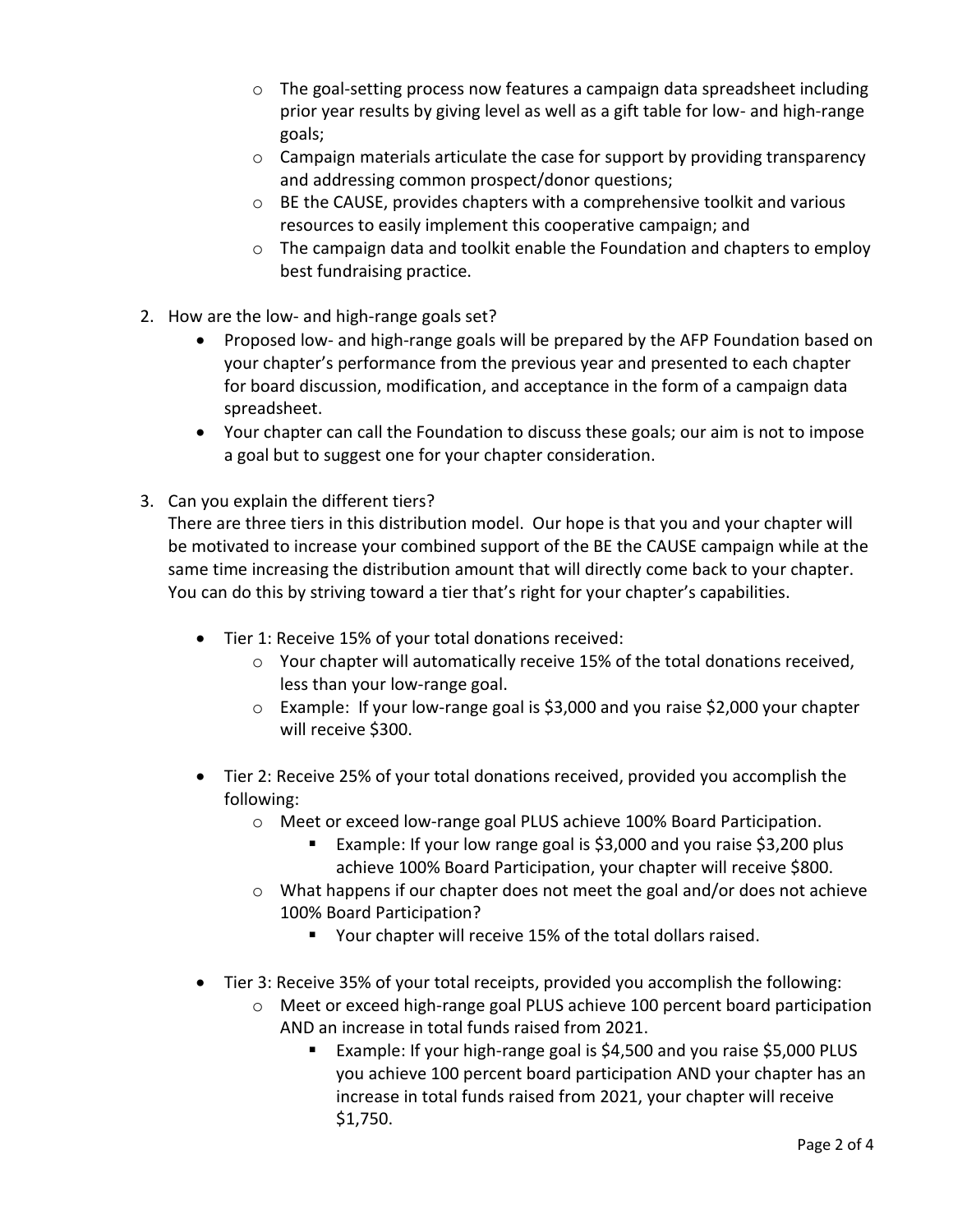- $\circ$  What happens if our chapter does not meet the high-range goal and/or does not achieve 100% Board participation and/or does not have increase in total funds raised from 2021?
	- Your chapter will receive 25% of total receipts, if they achieve 100% Board Participation. If not, your chapter will receive 15% of total receipts.
- 4. Do we have to track board giving ourselves?
	- Yes. The AFP Foundation will also track board giving based on all donated received and credited to your chapter by December 31, 2022. Campaign chairs should review this report for achievement of 100% board participation and once all local AFP chapter board members have made a pledge/gift, campaign chairs should complete a 100% board participation form available online.
- 5. When does my chapter receive its distribution?
	- Your chapter will receive notification of its distribution amount by the end of first quarter of the following calendar year (approximate timeframe is the end of March).
	- Your chapter must fill out the simple grant request form. We ask that these forms be completed by June 30<sup>th</sup>.
- 6. How will my chapter receive its distribution?
	- Chapters will receive a direct deposit or an electronic funds transfer. If that is not possible, then the AFP Foundation will send a check via mail and chapter presidents will be informed.
- 7. Can we use the money for anything we want?
	- Your chapter may use the funds for the following items:
		- o Education programs and related costs
		- o Professional development
		- o Chapter/event speakers
		- o Educational conferences (ICON, Leadership Academy, etc.) registrations/travel
		- o Fundraising and/or nonprofit sector research
		- o NPD / public-facing philanthropic events
		- o Webinars
		- o Scholarships for AFP and non-AFP members

If your chapter wishes to use the funds for other purposes not listed above, please contact us to discuss if it qualifies under the AFP Foundations' funding guidelines.

- AFP members attending the International Conference on Fundraising can embrace educational opportunities to further their professional education and leadership development with sessions in the following areas:
	- ➢ Donor & Fundraiser Decision Making
	- $\triangleright$  Science of Fundraising Psychology
	- ➢ Board Development
	- ➢ Creative Communication
	- ➢ Trends for Nonprofits & Public Policy
	- ➢ Relationship Development